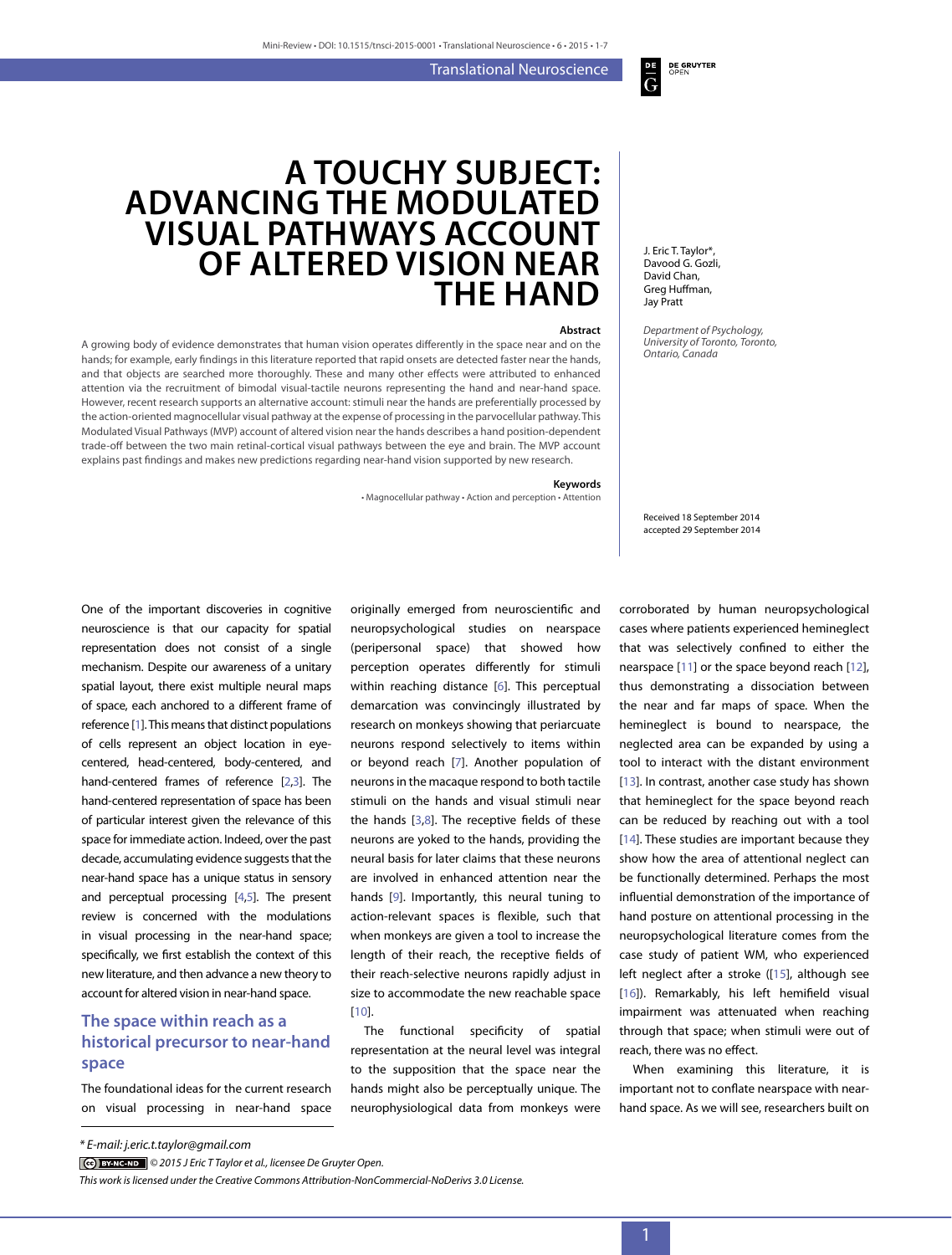the nearspace literature describing perception for stimuli within reach to describe a new visual demarcation in the space near the hands. The idea that vision is altered near the hands is predicated on the existence of different spatial representations corresponding to different affordances (e.g. separate representations for reachable, graspable, or walkable space).

## **Early evidence for altered attention near the hands**

The neuroscientific and neuropsychological studies on nearspace established the presence of multiple spatial representations corresponding to different actions. This literature provided cognitive and perceptual researchers the motivation to investigate vision near the hands in normal humans (for review see [[17](#page-4-16)] and [[18](#page-4-17)]). The first major study in this literature demonstrated that detection of peripheral targets in a spatial cueing paradigm [[19](#page-4-18)] is faster when they appear on the side of the display closest to an outstretched hand [[9](#page-4-8)]. This effect only occurred on the palm side of the hand, and attenuated with distance [\[20\]](#page-4-19), consistent with the theory that near-hand space is prioritized for attentional processing via the recruitment of bimodal visual-tactile neurons responding to stimuli near the hand. This same mechanism was adopted to account for the finding that attention disengages slower from stimuli near the hands [[21](#page-4-20)]. In that study, visual search slopes were steeper, inhibition of return was greater, and the attentional blink effect was exacerbated near the hands – all consistent with delayed disengagement. To complicate matters, singleton distractors near the hand produced a larger cost without any evidence for faster target detection near the hand [\[22](#page-4-21)].

Subsequent research showed performance on a diverse array of attention-demanding tasks is altered in the space near the hands; for example, stimuli near the hands seemed to enjoy a more robust representation in visual working memory [\[23](#page-4-22)], flanking distractors outside the hands produce smaller interference with vision at fixation [[24\]](#page-4-23), and shifting attention between global and local stimulus features is markedly slower near the hands [\[25\]](#page-4-24).

Hand proximity affects a truly diverse array of abilities, from the low-level perceptual task of figure-ground segregation [[26\]](#page-5-0) to inducing deficits in reading [[27\]](#page-5-1).

### **Problems with early accounts of altered vision near the hands**

Although no existing reviews specifically claim attention can account for all of these findings, altered visuospatial attention (e.g., rapid selection or delayed disengagement) caused by hand proximity is implicated in every finding in the preceding section. Against this background, our lab recently considered an alternative account of altered vision near the hands [\[28\]](#page-5-2). In arguing for the need for an alternative account, Gozli *et al*. identified three major inconsistencies with an account that is solely based on attention. First, in attentional orienting tasks, the effect of hand-proximity and the effect of a peripheral cue are additive ([[9](#page-4-8),[20\]](#page-4-19); see also [[29\]](#page-5-3)), which suggests that the two effects are driven by distinct mechanisms [[30\]](#page-5-4). Second, even when the location of the impending target is known with certainty, targets appearing on the hand are detected faster than targets on other control objects [[31](#page-5-5)]. Given that attentional orienting is unnecessary in case of target location certainty [[32\]](#page-5-6), something other than attention must facilitate detection near the hand. Third, the finding that hand proximity modulates figure-ground segregation [[26](#page-5-0)] is difficult to account for in terms of attention, given that figure-ground segregation occurs pre-attentively [[33](#page-5-7),[34](#page-5-8)]. These observations, paired with the myriad effects of altered vision near the hands, make it difficult for any single attentional theory to account for all of these results.

### **The modulated visual pathways account of altered vision near the hands**

The unifying account of altered vision near the hands supported in this review argues that differences in visual cognition between nearand far-hand postures can be explained by the balance of processing between the two principal retinocortical pathways. The magnocellular and

parvocellular pathways function in parallel, and diverge early, starting at the retinal ganglion cells [\[35](#page-5-9)[,36](#page-5-10)]. They project to separate areas of the thalamus and occipital cortex. Critically, the action-oriented dorsal pathway receives input primarily from the M pathway [[37,](#page-5-11)[38](#page-5-12)]. This anatomical connection was the basis for the prediction that action-relevant stimuli, such as stimuli appearing near the hands, would tip the balance of processing toward the M pathway. The other critical premise is that the M and P pathways are mutually inhibitive, and that biasing one pathway should impair the other [[39](#page-5-13)-[41](#page-5-14)]. Stimuli near the hands, then, should boost activity in the M pathway relative to the P pathway. This Modulated Visual Pathways (MVP) account is appealing because it can parsimoniously account for altered vision near the hands while making new predictions (see [Figure 1\)](#page-2-0).

The first prediction to be tested was derived from the observation that the M and P pathways carry different information. The M cells carry a transient signal, and are much faster than their P counterparts [\[42](#page-5-15)]. Conversely, P cells have much narrower receptive fields, which gives them a much higher spatial acuity [[43](#page-5-16)]. If hand proximity biases the M pathway at the expense of the P pathway, then stimuli near the hands should be perceived with higher temporal sensitivity, and stimuli far from the hands should be perceived with higher spatial sensitivity. This exact trade-off was observed in temporal and spatial gap detection tasks near and far from the hands [[28\]](#page-5-2).

Having found initial evidence for the MVP account, we tested additional predictions derived from the expectation that hand proximity would bias the M pathway; for example, the M pathway has a demonstrated preference for low spatial frequency (LSF) images [[44](#page-5-17)], and is involved in rapid gist perception [\[45](#page-5-18)]. Accordingly, Chan *et al*. [[46](#page-5-19)] reasoned that LSF images appearing near the hands should be identified especially quickly. Across a series of experiments, they had observers view objects displayed in LSF or high spatial frequency (HSF) with their hands near or far (Experiment 1) or with the palms facing the stimuli or facing out (Experiment 2), and made a categorical judgment on object size (bigger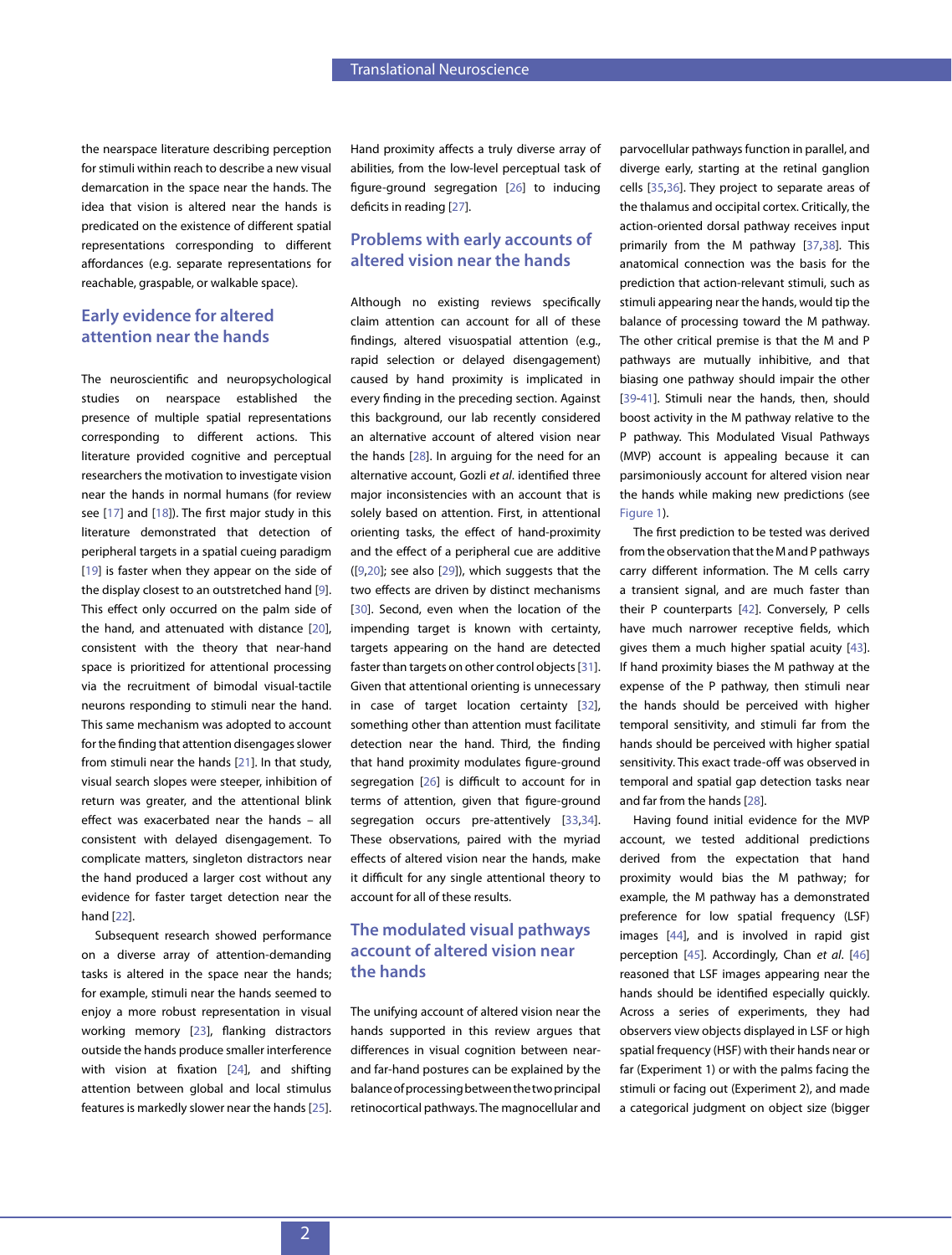

<span id="page-2-0"></span>Figure 1. Summary of the MVP account of altered vision near the hands. (A) Shows the typical near- versus far-hand manipulation employed by researchers to examine vision near the hands. (B) Illustrates the predicted effect these hand postures would have on the primarily magnocellular dorsal pathway (top) and the primarily parvocellular ventral pathway (bottom). A green arrow indicates preferential processing. (C) Lists some of the features and functioned performed by the magnocellular and parvocellular pathways and their projections. These are the visual faculties expected to be modulated by hand posture according to the MVP account.

or smaller than a shoebox). Results showed a response time (RT) advantage for LSF images with the hands near but not far from the stimuli, and only with palms facing the stimuli. This result is important because an attentional account of altered vision near the hands would not predict an advantage for LSF compared to HSF information near the hands.

Although the segregation between M and P pathways occurs early in the visual processing stream, increased contribution of one pathway over the other has consequences beyond early vision. Notably, the M and P pathways play an important role in our ability to bind and track objects over space and time. Below, we describe four studies from our lab and colleagues showing that the MVP account predicts specific effects on object perception near the hands.

First, increased magnocellular contribution should affect the temporal aspect of object representations. Specifically, if stimuli near the hands enjoy enhanced temporal sensitivity due to a magnocellular enhancement, then hand proximity should reduce errors in temporal

segmentation. Due to insufficient temporal resolution, two distinct objects appearing close in time might be temporally fused into a single whole. Increasing temporal sensitivity through hand proximity should reduce those errors. Object substitution masking (OSM) is a failure to perceive objects presented within a temporally trailing four-dot mask [[47\]](#page-5-20). This masking is caused by a failure of object segmentation due to the rapidly updated percept of the empty, trailing four-dot pattern [[48](#page-5-21)]. When observers held their hands around a display during the OSM paradigm, masking was reduced, consistent with the expectation that hand proximity should increase temporal segmentation [[49](#page-5-22)]. However, it is worth noting that since OSM is attenuated by focused attention to the masked stimulus [[47\]](#page-5-20), this study cannot disambiguate the MVP and attentional accounts of altered vision near the hands. In a later study, Goodhew and colleagues presented OSM stimuli with or without pulsed luminance pedestals [\[50](#page-5-23)]. This presentation method is known to saturate the M pathway, so they

could compare OSM with P processing only, or with the M and P pathways activated [[51\]](#page-5-24). They found that OSM was enhanced under pulsed pedestal presentation, confirming a critical role for the M pathway on temporal object segmentation [\[52](#page-5-25)]. This corroborates the earlier finding that hand proximity increases temporal segmentation by biasing the M pathway [[49](#page-5-22)].

To fully establish the role of the M pathway in object perception near the hands, Goodhew *et al*. [[52](#page-5-25)] employed the object correspondence paradigm, which tests how object perception persists when a moving object is temporarily occluded from vision. This object correspondence effect prevents us from losing track of occluded objects, and it depends on the object's spatiotemporal trajectory and surface features before and after occlusion [\[53](#page-5-26)]. Because the magnocellular pathway is insensitive to colour, object correspondence using colour surface features should be impaired near the hands. Indeed, observers were slower to use colour information to detect changes to objects after brief occlusion near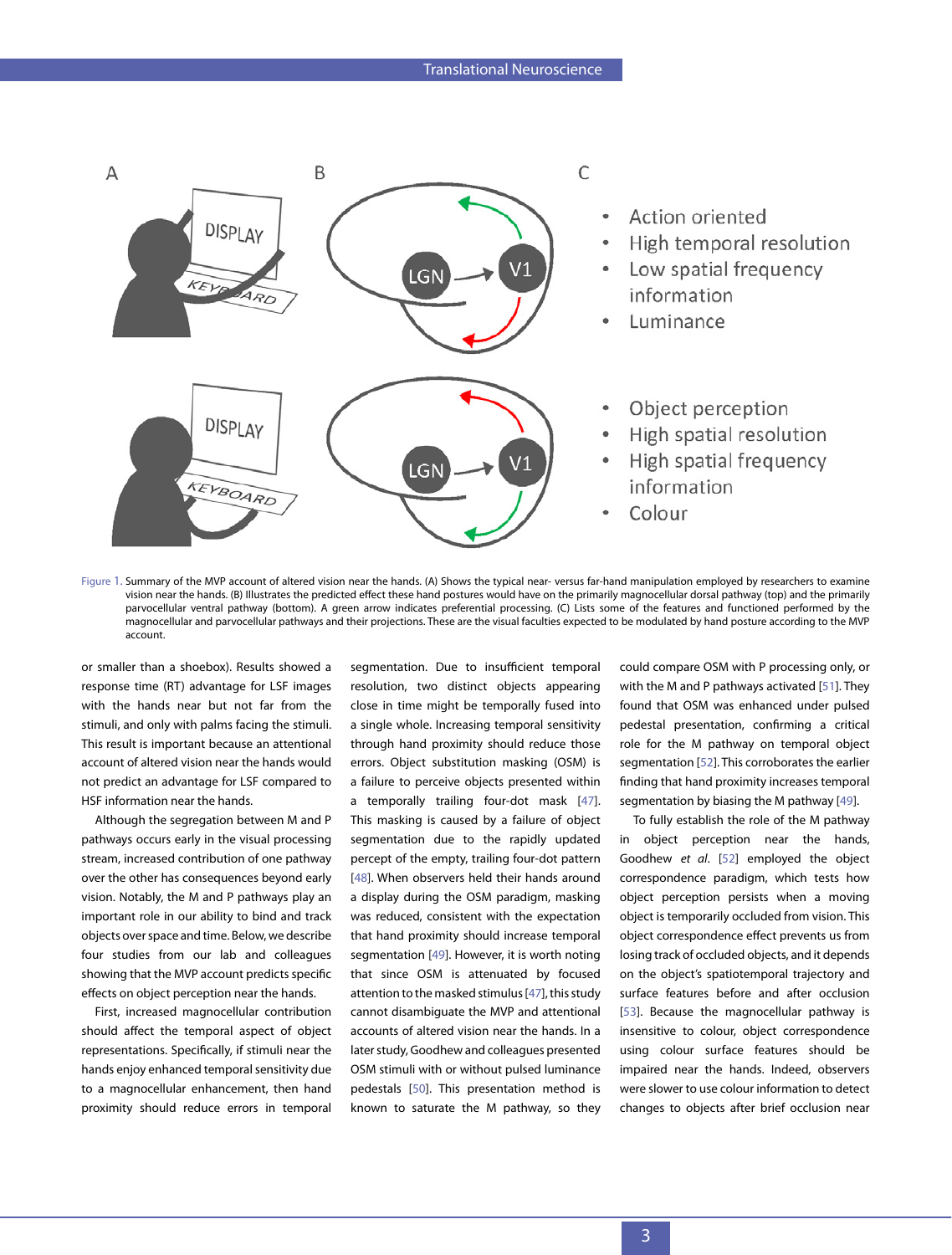the hands. This result firmly demonstrates the modulation of the M pathway for object perception near the hands. Importantly, the MVP account makes a clear prediction about the P pathway and its role in object perception as well: due to the M and P pathways' mutually inhibitive nature, hand proximity should impair the P pathway, leading to selective impairments in object perception.

In addition to the impact on the temporal aspect of object representation, an increased magnocellular contribution will impact the manner in which multi-featured objects are represented. Because the P pathway projects primarily to the ventral stream, and the ventral stream plays an important role in forming representations of complex objects [\[54,](#page-5-27)[55](#page-5-28)], having the hands near the display should *impair* the binding of features into objects. When an object is first perceived, the disconnected features are bound into a unified object file [[56\]](#page-5-29). One way to measure this feature binding is with the object-specific preview task [\[56\]](#page-5-29). In this task, observers are primed with two placeholders labeled with different symbols. The symbols then offset, the placeholders move, and then one of the symbols reappears for participants to identify as quickly as possible. Critically, the symbol can appear in the original placeholder (repeat condition), it can appear in the other placeholder (repeat – different frame condition), or it can be entirely new. Symbols are identified faster when they reappear in the original placeholder compared to when it appears in the other placeholder, presumably because they have already been bound together into one object file [\[56](#page-5-29)]. When the symbols reappear in a new placeholder, responses are slower because a new object file must be created. Gozli *et al*. [\[57](#page-5-30)] utilized this paradigm with the expectation that an impaired P pathway would erase or attenuate the advantage of viewing a symbol in its original placeholder, because the object file would not be fully formed. When subjects perform this task far from the hands, they exhibit the sameobject file advantage. However, consistent with the MVP prediction, performing the task near the hands erased this advantage completely, suggesting that symbols were not bound to their placeholders in the near-hand space [\[57](#page-5-30)].

Finally, hand proximity modulates attentional capture by gestalt grouping (Huffman, Gozli, Welsh and Pratt, "Hand position influences perceptual grouping", *in preparation*). Sudden onset objects formed by gestalt grouping principles such as good continuation are known to capture attention [[58\]](#page-5-31). Because perceptual grouping is primarily a ventral stream process [\[59\]](#page-5-32) receiving input from the P pathway, this object-based attentional capture should be greatest when the hands are far from the display. Indeed, observers exhibit slower responses to invalidly cued targets appearing inside a gestalt object (attentional capture) when the hands were far from the display, but not near the display. This effect is predicted by the MVP account but not the attentional account of near-hand effects on vision.

Although the MVP account is deeply rooted in well-established visual neuroscience, all of the reviewed evidence has thus far been behavioural. However, a recent study has shown that visually evoked potentials (VEPs) during selective attention near and far from the hands conform to predictions made by the MVP account [[60](#page-5-33)]. In this study, participants attended to small red and blue dots, while ignoring surrounding checkerboard stimuli that alternated in a time-locked pattern with the VEPs. The scanning data therefore reflected the processing of the irrelevant distractor checkerboards. The P200 component of the VEP was significantly curbed for stimuli near the hands, which is reflective of impairment to feature-based processing [\[61](#page-5-34)]. This decrement to feature-based processing is consistent with difficulties in forming object files near the hands compared to far from the hands [\[57\]](#page-5-30).

Other researchers outside our lab have also begun to report experiments derived from the MVP account. For example, observers are highly sensitive to LSF Gabor patches near the hands and HSF patches far from hands, consistent with the spatial frequency preferences of the M and P pathways ([\[62\]](#page-5-35) Experiment 1). The effect of higher sensitivity to LSF stimuli near the hands is completely erased by diffuse red light ([[62](#page-5-35)] Experiment 2), which is known to upset magnocellular processing [[44](#page-5-17),[63,](#page-5-36)[64\]](#page-5-37). This effect is totally unpredictable by any account other than MVP. Finally, these researchers showed that delayed attentional disengagement is erased under diffuse red light, but not under neutral green light ([[62\]](#page-5-35) Experiment 3). This last experiment strongly implicates the magnocellular pathway in an effect previously attributed to altered attention near the hands [[18](#page-4-17),[21](#page-4-20)].

The success of MVP in accounting for altered vision near the hands does not rule out the possibility that attentional enhancement via the recruitment of bimodal visual-tactile representations is involved in the effects described in this literature. Recently Adam *et al*. [\[65](#page-6-0)] supported this view by demonstrating that letter recognition accuracy was dynamically affected by hand proximity. Letters were better recognized when they appeared closest to a hand moving through space. Furthermore, performance attenuated with distance when the hand was static. That the effect was yoked to the hand and attenuated with distance is consistent with both an attentional account and the MVP account of altered vision near the hands.

It should also be noted that the MVP account does not explain all hand-related effects on vision. We recently reported effects on altered vision for stimuli *on* the hands, as opposed to near the hands [\[66\]](#page-6-1). In a spatial cueing paradigm, like the one used to investigate attentional prioritization near the hand [[9](#page-4-8)[,20](#page-4-19)], observers consistently exhibited interactions between hand position (whether stimuli appeared on, near, or far from the hands) and the validity of cues; observers were very slow to orient attention on, to, or from the hands or tools in use [[66](#page-6-1)]. This effect clearly implicates an interaction with attention for the perception of stimuli on the hands, which cannot be easily accounted for by MVP. This new effect likely reflects the different functional status stimuli in contact with the body have over stimuli near the body, and it is not inconsistent with the view that the recruitment of visualtactile representations enhances attention. Interestingly, we failed to observe a typical object-based attention effect on the hands [\[67](#page-6-2)], which is consistent with MVP's prediction that object-based attentional capture, a P pathway faculty, should not occur near the hands (Huffman *et al*., *in preparation*). This study therefore serves as a reminder that multiple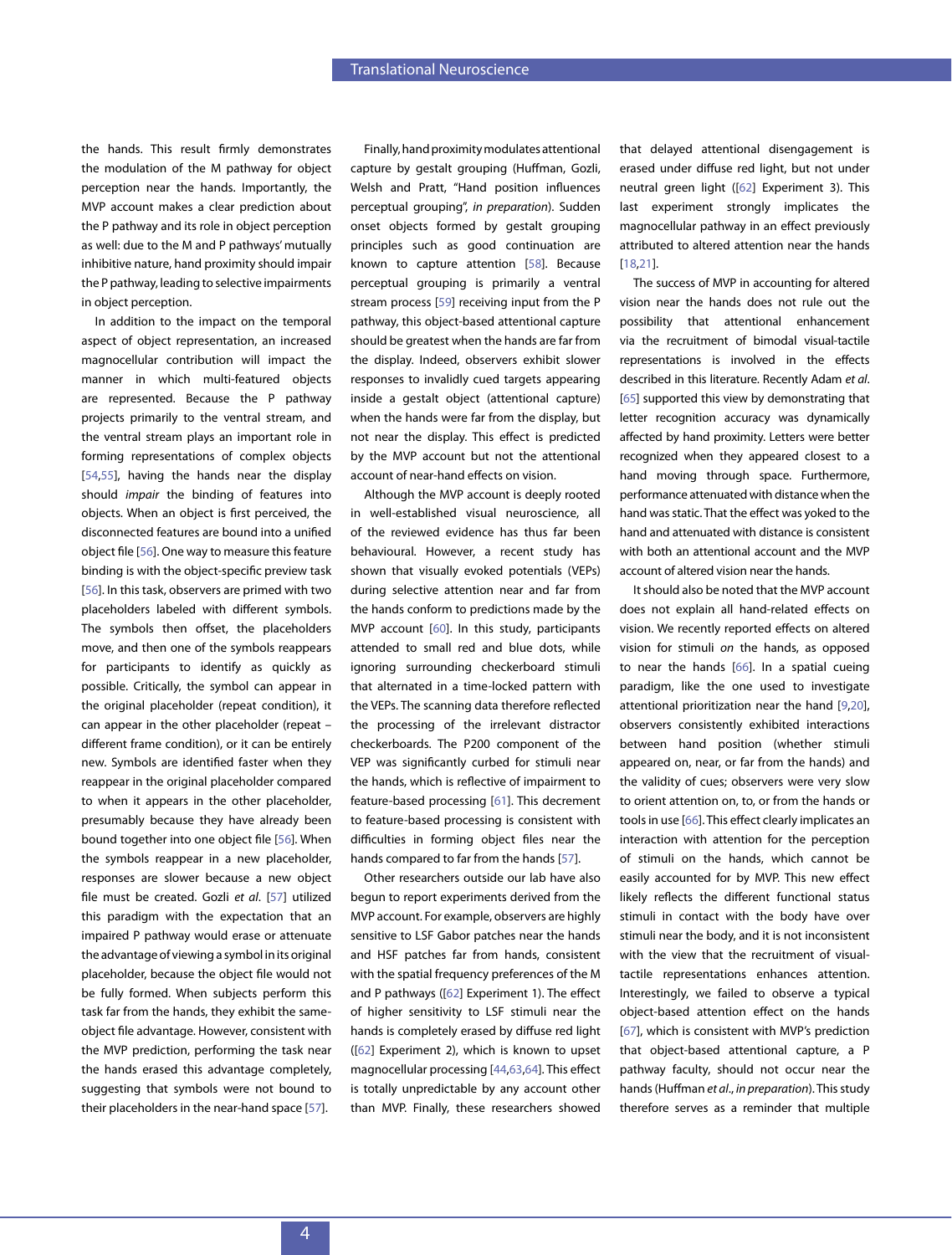mechanisms can account for some effects.

Furthermore, as Bush and Vecera [\[68](#page-6-3)] recently showed, a distinction should be made between two types of hand-proximity manipulation. The first type occurs in situations when either the hand-proximal or the hand-distal (but not both) are potential target locations [[9](#page-4-8)]. The second type occurs when the hand-proximal and hand-distal are both potential target locations [[21](#page-4-20),[28\]](#page-5-2). Bush and Vecera argued that the MVP account might only apply to the former case, whereas the latter manipulation might induce an attentional imbalance in favour of the hand-proximal space. It is possible that with a single-hand manipulation, the hand simply serves as a landmark for attention, increasing the visual salience in one hemifield. In this sense, it is difficult to distinguish the effect of a hand from the effect of any other salient object. Accordingly, a genuine effect of hand-proximity should survive even when the observer's hands are hidden from view [[69\]](#page-6-4). Nevertheless, as pointed out by Bush and Vecera [\[68](#page-6-3)], the distinction between the two types of hand proximity deserves further study.

#### **Conclusion**

In summary, the literature on altered attention near the hands is vastly improved and clarified by the advent of the MVP. Where the early accounts had difficulty reconciling a diverse array of near-hand effects on vision, the MVP succeeded. The MVP account is parsimonious in that it calls on distinctions between parallel, low-level visual pathways to explain complex visual behaviour. It makes clear, falsifiable predictions that are at odds with the attentional account of near-hand vision. There may still be a role for attention in some or all of these effects, but the MVP has proven to be a mainstay in this new and thriving literature.

#### References

- <span id="page-4-0"></span>[1] Colby C. L., Goldberg M. E., Space and attention in parietal cortex, Ann. Rev. Neurosci., 1999, 22, 319-349
- <span id="page-4-1"></span>[2] Duhamel J.-R., Bremmer F., BenHamed S., Graf W., Spatial invariance of visual receptive fields in parietal cortex neurons, Nature, 1997, 389, 845-848
- <span id="page-4-2"></span>[3] Graziano M. S., Gross C. G., Spatial maps for the control of movement, Curr. Opin. Neurobiol., 1998, 8, 195-201
- <span id="page-4-3"></span>[4] Brown L. E., Kroliczak G., Demonet J. F., Goodale M. A., A hand in blindsight: hand placement near target improves size perception in the blind visual field, Neuropsychologia, 2008, 46, 786-802
- <span id="page-4-4"></span>[5] Serino A., Bassolino M., Farnè A., Làdavas E., Extended multisensory space in blind cane users, Psychol. Sci., 2007, 18, 642-648
- <span id="page-4-5"></span>[6] Halligan P. W., Fink G. R., Marshall J. C., Vallar G., Spatial cognition: evidence from visual neglect, Trends Cogn. Sci., 2003, 7, 125-133
- <span id="page-4-6"></span>[7] Rizzolatti G., Scandolara C., Matelli M., Gentilucci M., Afferent properties of periarcuate neurons in macaque monkeys. II. Visual responses, Behav. Brain Res., 1981, 2, 147-163
- <span id="page-4-7"></span>[8] Graziano M. S., Gross C. G., A bimodal map of space: somatosensory receptive fields in the macaque putamen with corresponding visual receptive fields, Exp. Brain Res., 1993, 97, 96-109
- <span id="page-4-8"></span>[9] Reed C. L., Grubb J. D., Steele C., Hands up: attentional prioritization of space near the hand, J. Exp. Psychol. Hum. Percept. Perform., 2006, 32, 166
- <span id="page-4-9"></span>[10] Iriki A., Tanaka M., Iwamura Y., Coding of modified body schema during tool use by macaque postcentral neurones, Neuroreport, 1996, 7, 2325-2330
- <span id="page-4-10"></span>[11] Halligan P. W., Marshall J. C., Left neglect for near but not far space in man, Nature, 1991, 350, 498-500
- <span id="page-4-11"></span>[12] Vuilleumier P., Valenza N., Mayer E., Reverdin A., Landis T., Near and far visual space in unilateral neglect, Ann. Neurol., 1998, 43, 406-410
- <span id="page-4-12"></span>[13] Berti A., Frassinetti F., When far becomes near: remapping of space by tool use, J. Cogn. Neurosci., 2000, 12, 415-420
- <span id="page-4-13"></span>[14] Ackroyd K., Riddoch M. J., Humphreys G. W., Nightingale S., Townsend S., Widening the sphere of influence: using a tool to extend extrapersonal visual space in a patient with severe neglect, Neurocase, 2002, 8, 1-12
- <span id="page-4-14"></span>[15] Schendel K., Robertson L. C., Reaching out to see: arm position can attenuate human visual loss, J. Cogn. Neurosci., 2004, 16, 935-943
- <span id="page-4-15"></span>[16] Smith D.T., Lane A.R., Schenk T., Arm position does not attenuate visual loss in patients with homonymous field deficits, Neuropsychologia, 2008, 46, 2320-2325
- <span id="page-4-16"></span>[17] Tseng P., Bridgeman B., Juan C. H., Take the matter into your own hands: a brief review of the effect of nearby-hands on visual processing, Vision Res., 2012, 72, 74-77
- <span id="page-4-17"></span>[18] Brockmole J. R., Davoli C. C., Abrams R. A., Witt J. K., The world within reach: effects of hand posture and tool use on visual cognition, Curr. Dir. Psychol. Sci., 2013, 22, 38-44
- <span id="page-4-18"></span>[19] Posner M. I., Cohen Y., Components of visual orienting, In: Bouma H., Bouwhuis D. G. (Eds.) Attention and performance X: Control of language processes, 1984, 32, 531-556
- <span id="page-4-19"></span>[20] Reed C. L., Betz R., Garza J. P., Roberts R. J. Jr., Grab it! Biased attention in functional hand and tool space, Atten. Percept. Psychophys., 2010, 72, 236-245
- <span id="page-4-20"></span>[21] Abrams R. A., Davoli C. C., Du F., Knapp W. H. 3rd, Paull D., Altered vision near the hands, Cognition, 2008, 107, 1035-1047
- <span id="page-4-21"></span>[22] Vatterott D. B., Vecera S. P., Prolonged disengagement from distractors near the hands, Front. Psychol., 2013, 4, 533
- <span id="page-4-22"></span>[23] Tseng P., Bridgeman B., Improved change detection with nearby hands, Exp. Brain Res., 2011, 209, 257-269
- <span id="page-4-23"></span>[24] Davoli C. C., Brockmole J. R., The hands shield attention from visual interference, Atten. Percept. Psychophys., 2012, 74, 1386-1390
- <span id="page-4-24"></span>[25] Davoli C. C., Brockmole J. R., Du F., Abrams R. A., Switching between global and local scopes of attention is resisted near the hands, Vis. Cogn., 2012, 20, 659-668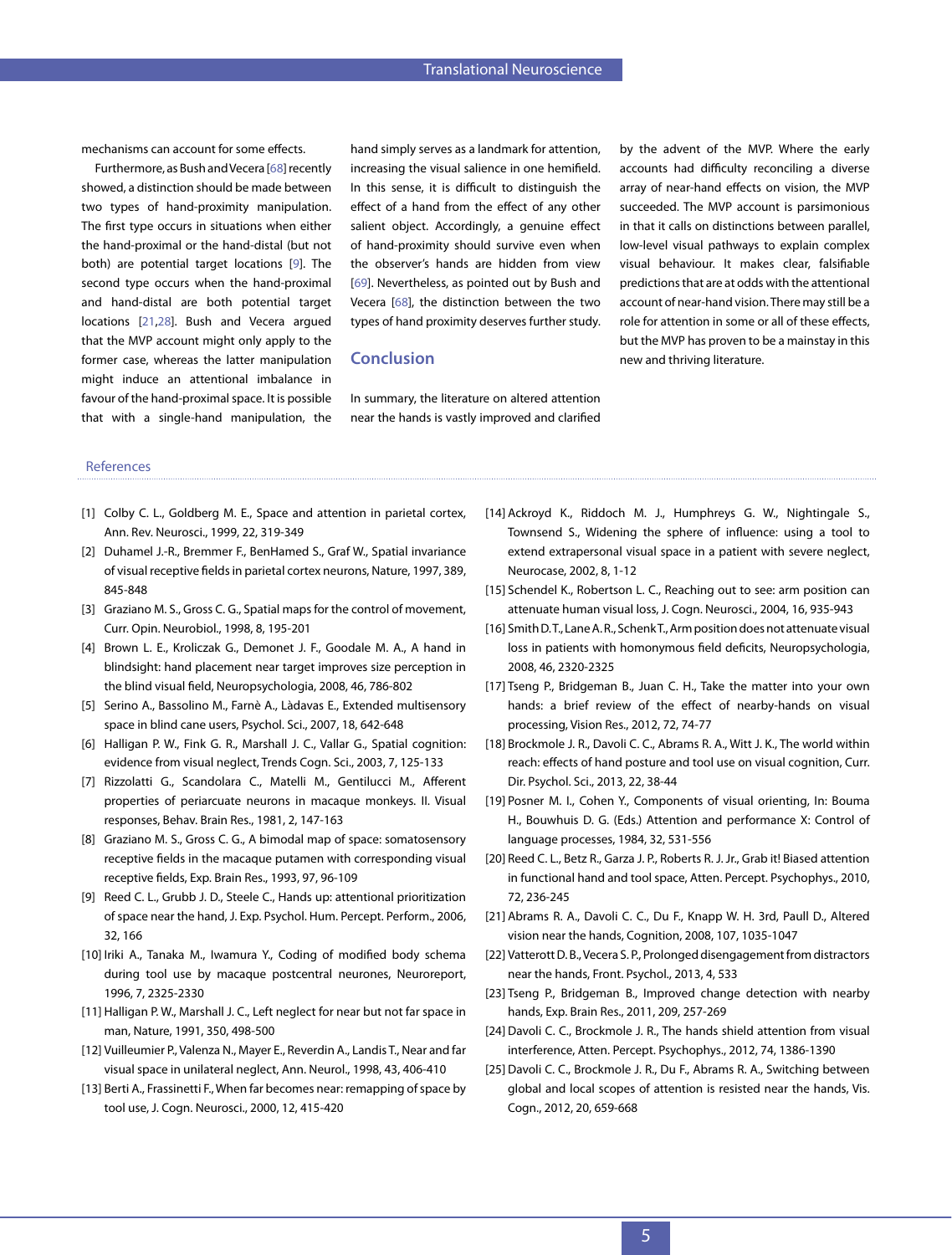- <span id="page-5-0"></span>[26] Cosman J. D., Vecera S. P., Attention affects visual perceptual processing near the hand, Psychol. Sci., 2010, 21, 1254-1258
- <span id="page-5-1"></span>[27] Davoli C. C., Du F., Montana J., Garverick S., Abrams R. A., When meaning matters, look but don't touch: the effects of posture on reading, Mem. Cognit., 2010, 38, 555-562
- <span id="page-5-2"></span>[28] Gozli D. G., West G. L., Pratt J., Hand position alters vision by biasing processing through different visual pathways, Cognition, 2012, 124, 244-250
- <span id="page-5-3"></span>[29] Brown L. E., Doole R., Malfait N., The role of motor learning in spatial adaptation near a tool, PLoS One, 2011, 6, e28999
- <span id="page-5-4"></span>[30] Sternberg S., The discovery of processing stages: extensions of Donders' method, Acta Psychol., 1969, 30, 276-315
- <span id="page-5-5"></span>[31] Kao K. L. C., Goodale M. A., Enhanced detection of visual targets on the hand and familiar tools, Neuropsychologia, 2009, 47, 2454-2463
- <span id="page-5-6"></span>[32] Posner M. I., Cohen Y., Rafal R. D., Neural systems control of spatial orienting, Phil. Trans. R. Soc. Lond. B, 1982, 298, 187-198
- <span id="page-5-7"></span>[33] Qiu F. T., Sugihara T., von der Heydt R., Figure-ground mechanisms provide structure for selective attention, Nat. Neurosci., 2007, 10, 1492-1499
- <span id="page-5-8"></span>[34] Kimchi R., Peterson M. A., Figure-ground segmentation can occur without attention, Psychol. Sci., 2008, 19, 660-668
- <span id="page-5-9"></span>[35] Livingstone M., Hubel D., Segregation of form, color, movement, and depth: anatomy, physiology, and perception, Science, 1988, 240, 740-749
- <span id="page-5-10"></span>[36] Shapley R., Visual sensitivity and parallel retinocortical channels, Annu. Rev. Psychol., 1990, 41, 635-658
- <span id="page-5-11"></span>[37] Goodale M. A., Milner A. D., Separate visual pathways for perception and action, Trends Neurosci., 1992, 15, 20-25
- <span id="page-5-12"></span>[38] Mishkin M., Ungerleider L. G., Contribution of striate inputs to the visuospatial functions of parieto-preoccipital cortex in monkeys, Behav. Brain Res., 1982, 6, 57-77
- <span id="page-5-13"></span>[39] Yeshurun Y., Isoluminant stimuli and red background attenuate the effects of transient spatial attention on temporal resolution, Vision Res., 2004, 44, 1375-1387
- [40] Yeshurun Y., Levy L., Transient spatial attention degrades temporal resolution, Psychol. Sci., 2003, 14, 225-231
- <span id="page-5-14"></span>[41] Bocanegra B. R., Zeelenberg R., Emotion-induced trade-offs in spatiotemporal vision, J. Exp. Psychol. Gen., 2011, 140, 272-282
- <span id="page-5-15"></span>[42] Pokorny J., Smith V. C., Psychophysical signatures associated with magnocellular and parvocellular pathway contrast gain, J. Opt. Soc. Am. A, 1997, 14, 2477-2486
- <span id="page-5-16"></span>[43] Derrington A. M., Lennie P., Spatial and temporal contrast sensitivities of neurones in lateral geniculate nucleus of macaque, J. Physiol., 1984, 357, 219-240
- <span id="page-5-17"></span>[44] Wiesel T. N., Hubel D. H., Spatial and chromatic interactions in the lateral geniculate body of the rhesus monkey, J. Neurophysiol., 1966, 29, 1115-1156
- <span id="page-5-18"></span>[45] Kveraga K., Boshyan J., Bar M., Magnocellular projections as the trigger of top-down facilitation in recognition, J. Neurosci., 2007, 27, 13232-13240
- <span id="page-5-19"></span>[46] Chan D., Peterson M. A., Barense M. D., Pratt J., How action influences object perception, Front. Psychol., 2013, 4, 462
- <span id="page-5-20"></span>[47] Enns J. T., Di Lollo V., Object substitution: a new form of masking in unattended visual locations, Psychol. Sci., 1997, 8, 135-139
- <span id="page-5-21"></span>[48] Goodhew S. C., Pratt J., Dux P. E., Ferber S., Substituting objects from consciousness: a review of object substitution masking, Psychon. Bull. Rev., 2013, 20, 859-877
- <span id="page-5-22"></span>[49] Goodhew S. C., Gozli D. G., Ferber S., Pratt J., Reduced temporal fusion in near-hand space, Psychol. Sci., 2013, 24, 891-900
- <span id="page-5-23"></span>[50] Goodhew S. C., Boal H. L., Edwards M., A magnocellular contribution to conscious perception via temporal object segmentation, J. Exp. Psychol. Hum. Percept. Perform., 2014, 40, 948-959
- <span id="page-5-24"></span>[51] Pokorny J., Review: steady and pulsed pedestals, the how and why of post-receptoral pathway separation, J. Vis., 2011, 11, 1-23
- <span id="page-5-25"></span>[52] Goodhew S. C., Fogel N., Pratt J., The nature of altered vision near the hands: evidence for the magnocellular enhancement account from object correspondence through occlusion, Psychon. Bull. Rev., 2014, Epub ahead of print, DOI: 10.3758/s13423-014-0622-5
- <span id="page-5-26"></span>[53] Hollingworth A., Franconeri S. L., Object correspondence across brief occlusion is established on the basis of both spatiotemporal and surface feature cues, Cognition, 2009, 113, 150-166
- <span id="page-5-27"></span>[54] Barense M. D., Bussey T. J., Lee A. C., Rogers T. T., Davies R. R., Saksida L. M., et al., Functional specialization in the human medial temporal lobe, J. Neurosci., 2005, 25, 10239-10246
- <span id="page-5-28"></span>[55] Barense M. D., Gaffan D., Graham K. S., The human medial temporal lobe processes online representations of complex objects, Neuropsychologia, 2007, 45, 2963-2974
- <span id="page-5-29"></span>[56] Kahneman D., Treisman A., Gibbs B. J., The reviewing of object files: object-specific integration of information, Cogn. Psychol., 1992, 24, 175-219
- <span id="page-5-30"></span>[57] Gozli D. G., Ardron J., Pratt J., Reduced visual feature binding in the near-hand space, Atten. Percept. Psychophys., 2014, 76, 1308-1317
- <span id="page-5-31"></span>[58] Kimchi R., Yeshurun Y., Cohen-Savransky A., Automatic, stimulusdriven attentional capture by objecthood, Psychon. Bull. Rev., 2007, 14, 166-172
- <span id="page-5-32"></span>[59] Doniger G. M., Foxe J. J., Murray M. M., Higgins B. A., Snodgrass J. G., Schroeder C. E., et al., Activation timecourse of ventral visual stream object-recognition areas: high density electrical mapping of perceptual closure processes, J. Cogn. Neurosci., 2000, 12, 615-621
- <span id="page-5-33"></span>[60] Qian C., Al-Aidroos N., West G., Abrams R. A., Pratt J., The visual P2 is attenuated for attended objects near the hands, Cogn. Neurosci., 2012, 3, 98-104
- <span id="page-5-34"></span>[61]Luck S. J., Hillyard S. A., Electrophysiological correlates of feature analysis during visual search, Psychophysiology, 1994, 31, 291- 308
- <span id="page-5-35"></span>[62] Abrams R. A., Weidler B. J., Trade-offs in visual processing for stimuli near the hands, Atten. Percept. Psychophys., 2014, 76, 383-390
- <span id="page-5-36"></span>[63] Breitmeyer B. G., Breier J. I., Effects of background color on reaction time to stimuli varying in size and contrast: inferences about human M channels, Vision Res., 1994, 34, 1039-1045
- <span id="page-5-37"></span>[64] West G. L., Anderson A. K., Bedwell J. S., Pratt J., Red diffuse light suppresses the accelerated perception of fear, Psychol. Sci., 2010, 21, 992-999